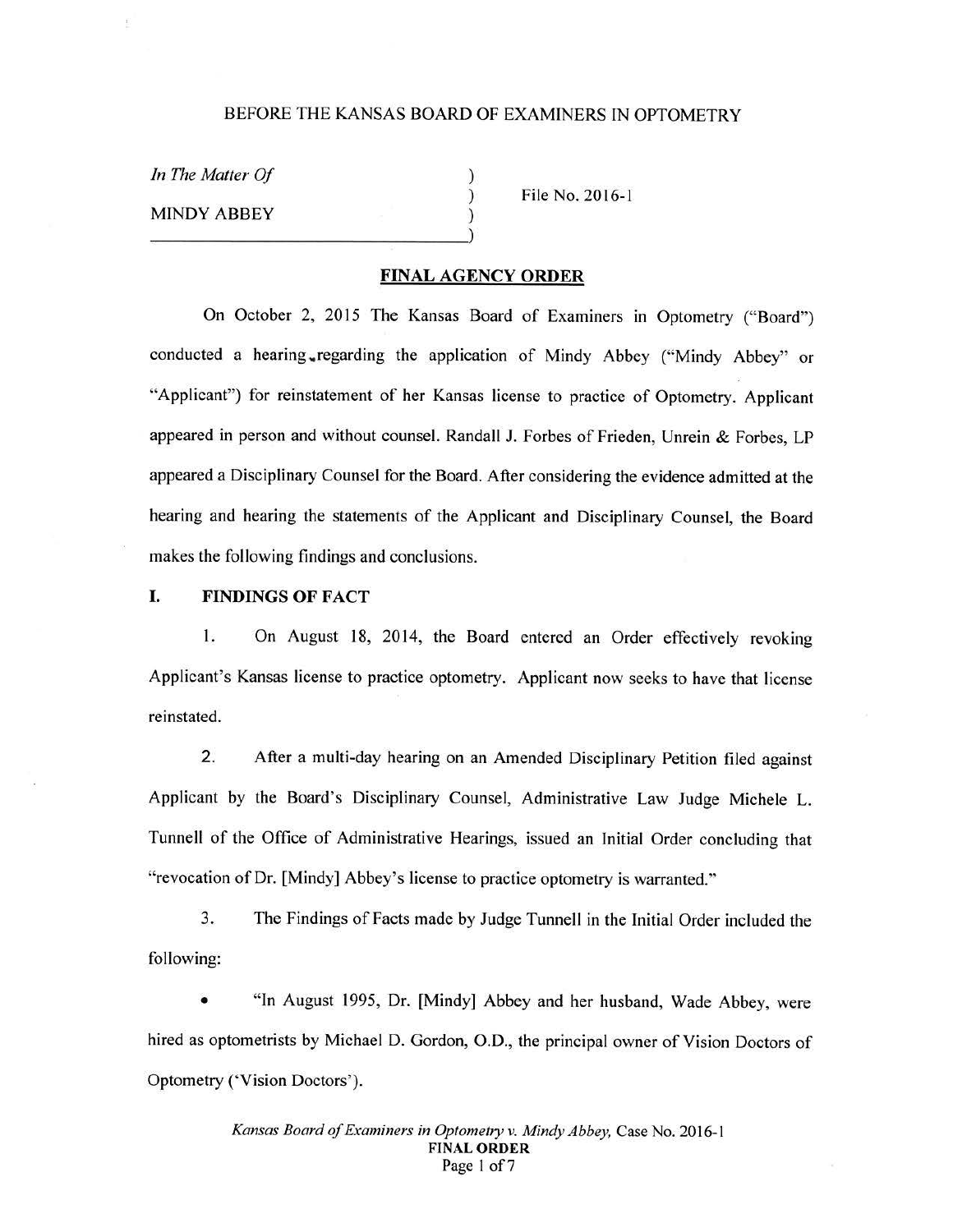• Dr. [Mindy] Abbey and her husband agreed to be compensated by Vision Doctors on the basis of a set base salary and an additional fee ('exam bonus') for each full eye exam performed. In order to receive exam bonuses, Dr. [Mindy] Abbey and her husband reported the number of full eye exams they each performed on a bi-weekly basis to Vision Doctors' external payroll accountant.

Relying on the statements provided by Dr. [Mindy] Abbey and her husband reflecting the number of exams performed, their exam bonuses were added to their salaries in their bi-weekly checks.

In August 2010, Vision Doctors discovered the number of full eye exams reported for Dr. [Mindy] Abbey and her husband exceeded the number they had actually performed. As a result, the Abbeys each received bonus checks substantially larger than what they were entitled to receive for optometry services they had not actually performed.

• After discovery of the inflated numbers, Dr. Gordon further investigated and determined the inflated exam numbers for Dr. [Mindy] Abbey and her husband had occurred beginning in 2000 and had escalated over time until the discovery in 2010. The amount of money paid to Dr. [Mindy] Abbey on 18, 100 fraudulent exams from 2000 to 2010 totaled \$282,487.00 and the amount of money paid to Dr. [Mindy] Abbey's husband on 19,608 fraudulent exams from 2000 to 2010 totaled \$300,573.00. The total amount paid to Dr. [Mindy] Abbey and her husband for fraudulent exams over this time period was \$583,060.00.

• On May 27, 2013, U.S. District Court Judge Eric F. Melgren sentenced Wade Abbey. In declining to depart downward from the sentencing guidelines as requested by Wade Abbey, Judge Melgren noted the lack of remorse by Wade Abbey in the fraudulent obtainment of monies through a purported format of justification. Judge Melgren found the "white collar" crimes at issue were serious offenses. Judge Melgren also openly expressed

> *Kansas Board of Examiners in Optometry v. Mindy Abbey,* Case No. 2016-1 **FINAL ORDER**  Page 2 of 7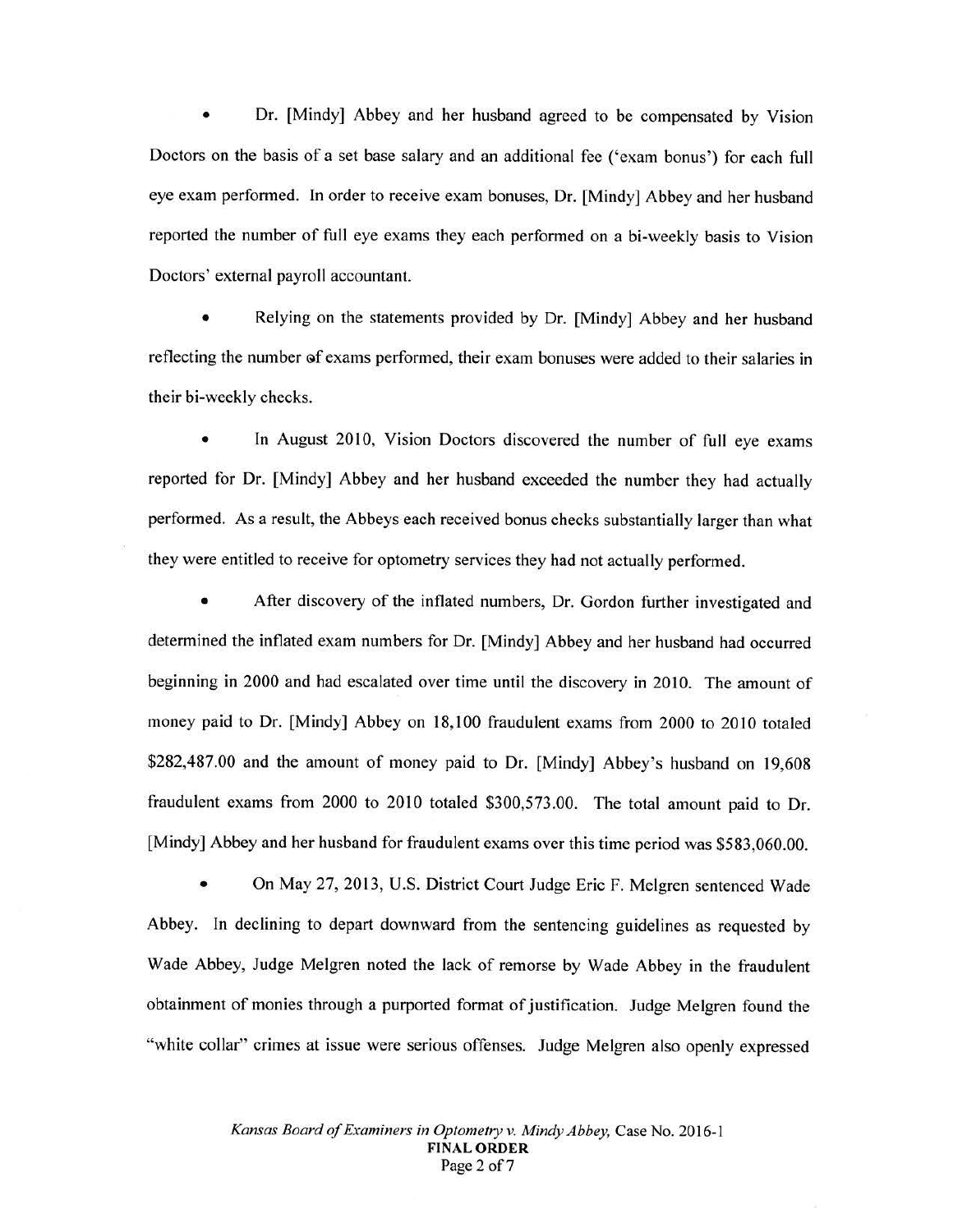his displeasure with the Government's decision to drop criminal charges against Dr. [Mindy] Abbey, who was present at the sentencing hearing.

• Notwithstanding her husband's guilty plea and admission of a longstanding fraudulent scheme, Dr. [Mindy] Abbey continued to defend the civil suit brought by Vision Doctors. On or about August 20, 2013, Dr. Gordon dismissed the civil suit on the grounds that he could not afford to continue with the suit."

4. During.the discussion portion of her Initial Order, Judge Tunnell included the following conclusions:

• "If Dr. [Mindy] Abbey believed she was not adequately compensated for her work with Dr. Gordon, she could have quit or renegotiated her agreement. It was not only illegal but unethical to falsify information to increase her salary.

• Dr. [Mindy] Abbey's husband admitted and pied guilty to receiving money in the amount of \$583,060.00 from the scheme to defraud, \$282,487.00 of which were fees obtained for Dr. [Mindy] Abbey.

While it appears that Wade Abbey submitted the statements reflecting the number of exams performed by Dr. (Mindy] Abbey to the accountant, it is unfathomable that Dr. (Mindy] Abbey, a well educated and obviously intelligent professional, did not know that her husband was providing statements that were false and inflated beyond the number of full eye exams she was actually performed. The magnitude of the fraudulent inflation was certainly not insignificant.

Wade Abbey admitted to having received \$583,060.00 from the fraudulent scheme from Vision Doctors. These are monies that Dr. [Mindy] Abbey knew about and had access to through their joint checking account. Other than one settlement offer, which the undersigned considers was not a good faith offer, there has been no effort taken by Dr. [Mindy] Abbey to reimburse or otherwise make amends to Vision Doctors for the excess and

> *Kansas Board of Examiners in Optometry v. Mindy Abbey,* Case No. 2016-1 **FINAL ORDER**  Page 3 of 7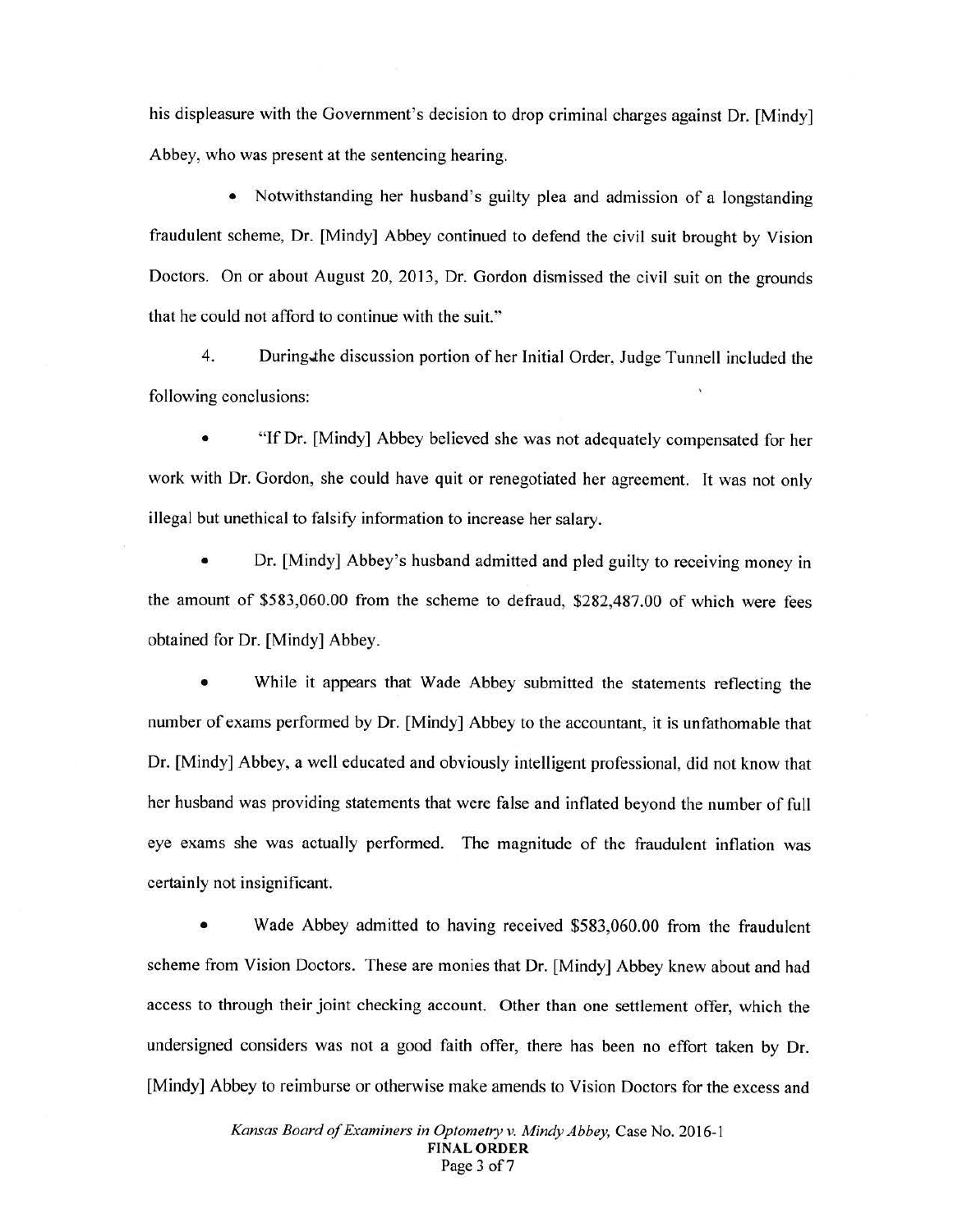fraudulently obtained compensation she received in the admitted fraudulent scheme. Dr. [Mindy] Abbey argues that she does not have the funds to repay Dr. Gordon, however, she utilized some of her financial resources to vigorously defend the civil case filed by Dr. Gordon, even after Wade Abbey had pied guilty to the long standing fraudulent scheme. This placed an additional financial burden on Dr. Gordon in addition to that which he suffered as a result of the Abbey's scheme defrauding him out of over a half a million dollars."

5. In conclusion, Judge Tunnell held:

"The Board has established by competent and substantial evidence that Dr. [Mindy] Abbey has violated K.S.A. 65-1516(b)(3), K.S.A. 65- $1516(b)(8)$ , K.S.A.  $65-1516(b)(9)$  and K.S.A.  $65-1516(b)(10)$  by: 1) directly receiving a fee or other compensation for professional services she did not actually and personally render; (2) obtaining a fee by fraud, deceit or misrepresentation; (3) using false and fraudulent statements in a documents connected with the practice of optometry; and (4) engaging in conduct that caused harm to the public. Dr. [Mindy) Abbey has failed to take responsibility for her own involvement as a beneficiary in the admitted fraudulent scheme."

6. When the Board determined not to review Judge Tunnell's Initial Order, that order became a final order of the Board, subject only to appeal to the District Court of Shawnee County, Kansas. No appeal was taken.

# II. **CONCLUSIONS OF LAW AND FACT**

*Vakas v. Kansas Board of Healing Arts,* 248 Kan. 589, 808 P.2d 1355 (1991)<sup>1</sup> is the leading Kansas Supreme Court decision addressing what a licensing agency, such as the Optometry Board, should consider when faced with an application to reinstate a revoked license. The *Vakas* Court found the following eight factors relevant in determining if a license to practice medicine should be reinstated:

- (I) The present moral fitness of the petitioner,
- (2) The demonstrated consciousness of the wrongful conduct and disrepute which the conduct has brought the profession,

 $<sup>1</sup>$  At the time relevant to the *Vakas* decision, the Healing Arts Act contained a provision allowing reinstatement</sup> of a revoked license that was identical to the provision found in the Optometry Act found at K.S.A. 65-1521.

*Kansas Board of Examiners in Optometry v. Mindy Abbey,* Case No. 2016-1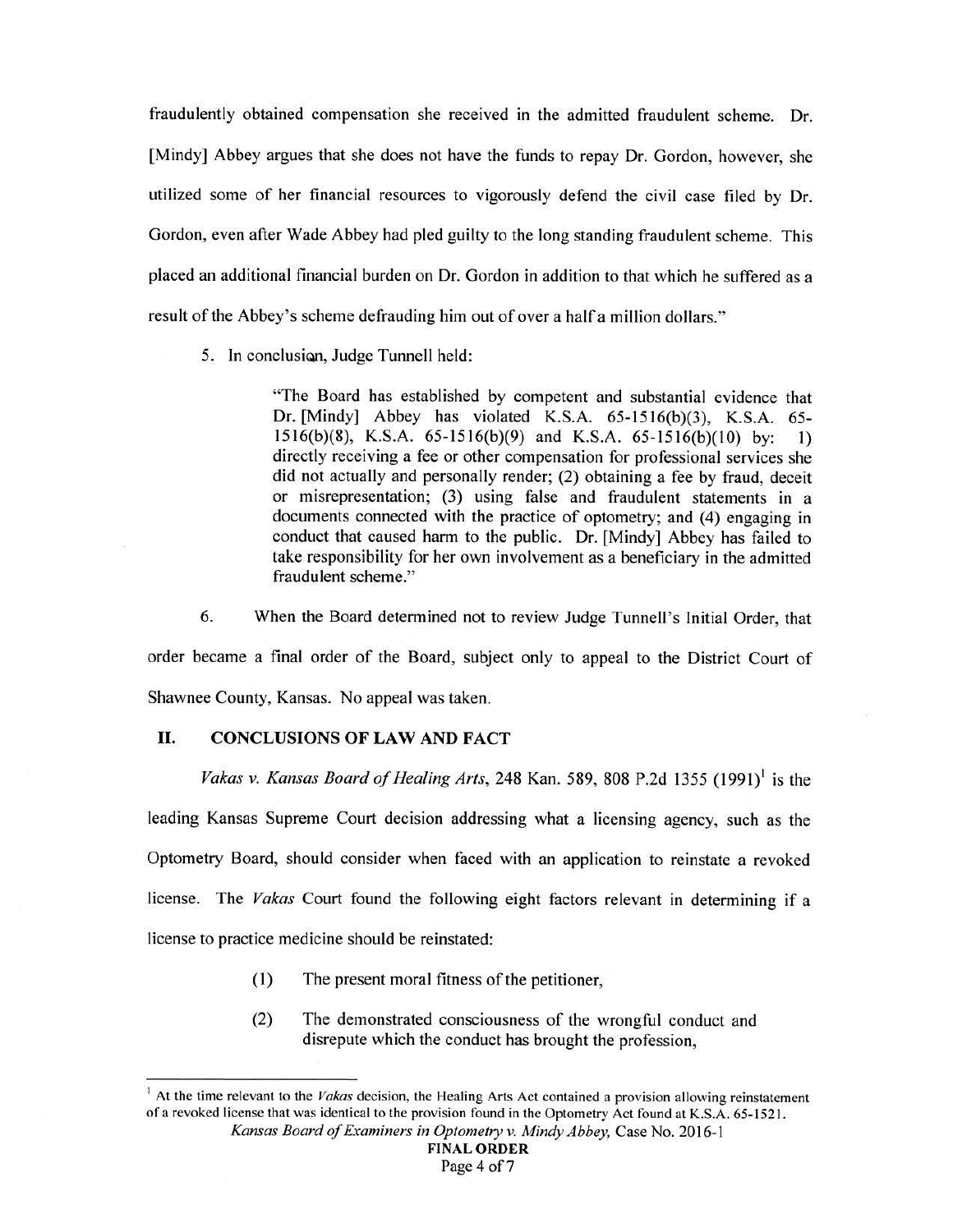- (3) The extent of petitioner's rehabilitation,
- (4) The seriousness of the original misconduct,
- (5) Conduct subsequent to discipline,
- (6) The time which has elapsed since the original discipline,
- (7) The petitioner's character, maturity, and experience at the time of revocation, and
- (8) The petitioner's present competence in the skills of the profession.

See *Vakas,* 248 Kan. at 600. The eight factors are now commonly referred to as the "Vakas Factors." The *Vakas* Court also noted that, for the licensing board, "[t]he objective in determining whether to reinstate a license is the same objection in deciding whether to grant a license initially- to exclude the impotent and unscrupulous from the practice ... ". *Vakas,* 248 Kan. at 602. Although the objective is the same, the burden is different. The *Vakas* Court stated that a person "seeking reinstatement has an even greater burden than when he was initially granted a license because he must overcome the prior finding by the Board as to his fitness to practice. . .". *Id* at 608. In fact, the *Vakas* Court noted that "[t]he conduct which results in revocation of a license . . .may be so serious in and of itself as to preclude reinstatement." *Id.* Ultimately, the decision of whether to deny or grant reinstatement is left to the discretion of the Board. In exercising that discretion the goal of the Board should be protection of the public. "The optometry law was deemed necessary by the legislature, in the interest of public health, safety, and welfare to provide statutes concerning the granting of that privilege and its use, control, and regulation to the end that *the public should properly be protected* against unprofessional, unauthorized and unqualified practice of optometry." (emphasis added). *State ex rel. Londerholm v. Doolin,* 209 Kan. 244, 257, 497 P.2d 138 (1972).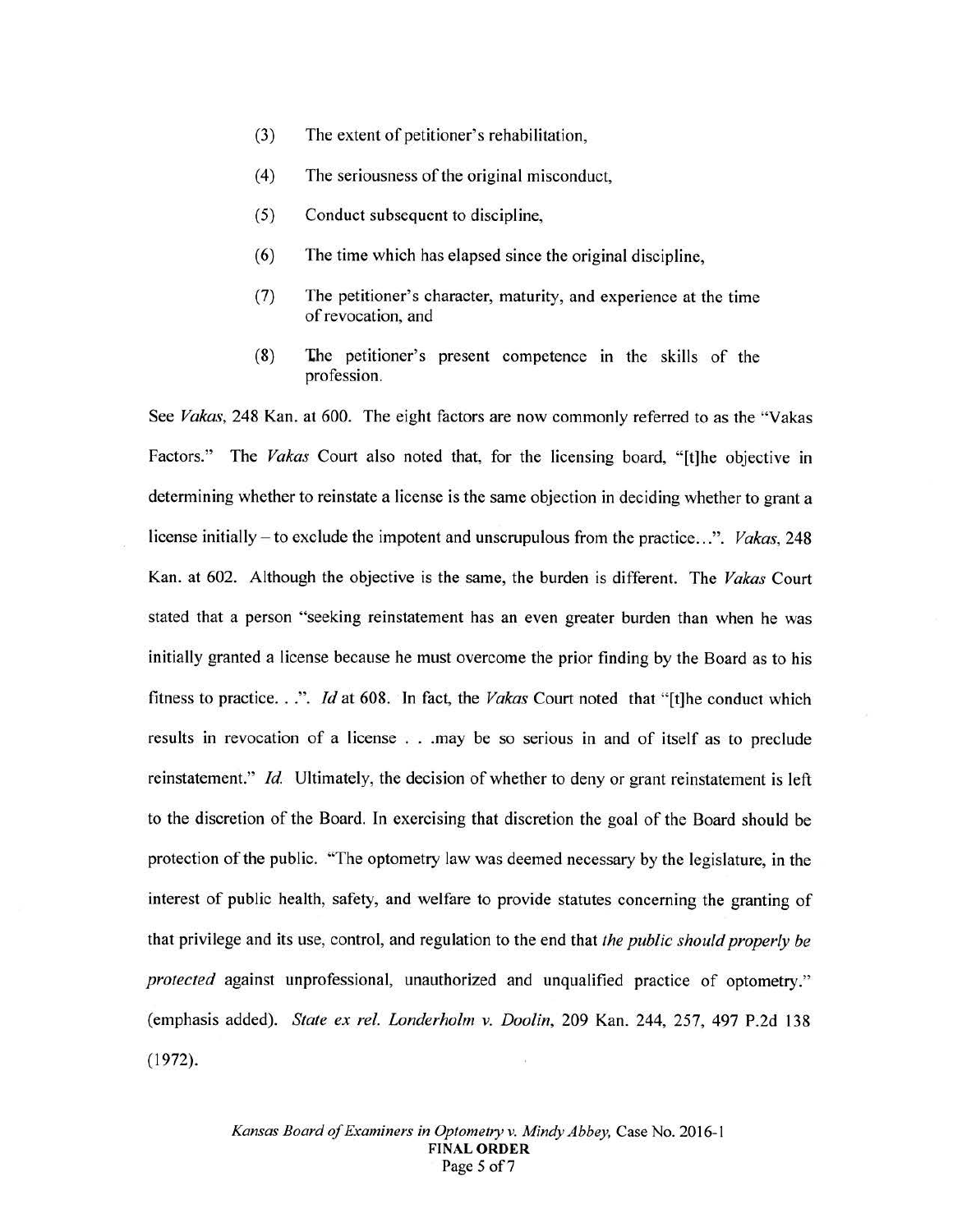Based upon the evidence submitted at the hearing, the foregoing findings and conclusions and the severity of the conduct that lead to the revocation of Applicant's license to practice Optometry in the State of Kansas, the Board determines that Applicant's application for reinstatement should be DENIED.

## III. **FINAL AGENCY ORDER**

THEREFORE, the Board orders that Applicant's application for reinstatement of her license to practice Optometry in the State of Kansas is hereby DENIED.

### **IV. NOTICES**

Within fifteen (15) days after service of this Final Agency Order, either party may file a petition for reconsideration pursuant to K.S.A. 77-529.

Within the time limits established in K.S.A. 77-613, either party may seek judicial review of this Final Agency Order, pursuant to said statute. The agency officer designated to receive service of a petition for judicial review is:

> Jan Murray Executive Officer Kansas Board of Examiners in Optometry 3109 W.  $6^{th}$  Street, Suite B Lawrence, KS 66049

IT IS SO ORDERED.

*I* - !"5' *-'ht?/6* 

Date RON HANSEN, OD Acting President Kansas Board of Examiners in Optometry

*Kansas Board of Examiners in Optometry v. Mindy Abbey,* Case No. 2016-1 **FINAL ORDER**  Page 6 of 7